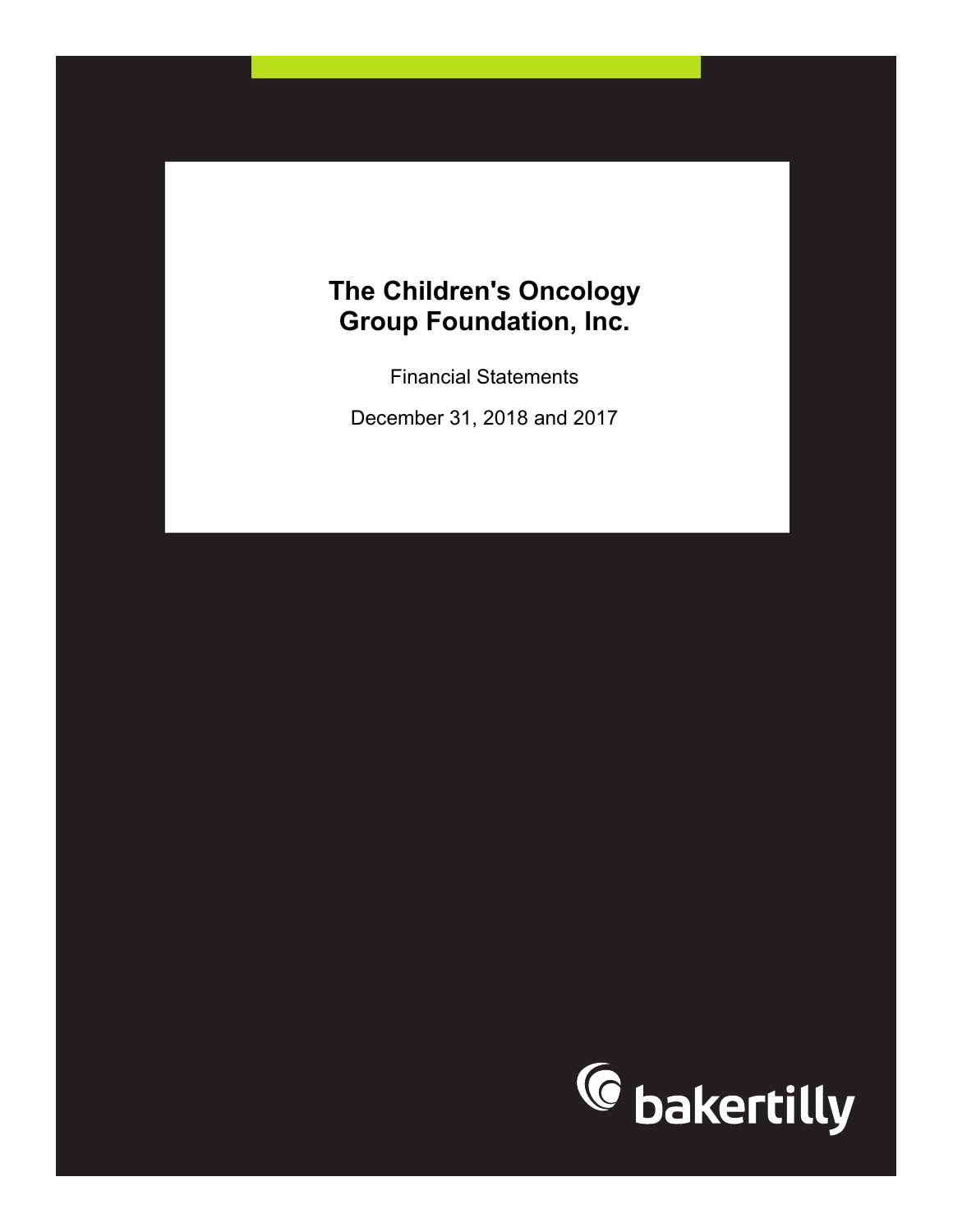Table of Contents December 31, 2018 and 2017

|                                         | Page |
|-----------------------------------------|------|
| <b>Independent Auditors' Report</b>     |      |
| <b>Financial Statements</b>             |      |
| <b>Statements of Financial Position</b> | 2    |
| <b>Statements of Activities</b>         | 3    |
| <b>Statement of Functional Expenses</b> | 5    |
| <b>Statements of Cash Flows</b>         | 6    |
| Notes to Financial Statements           |      |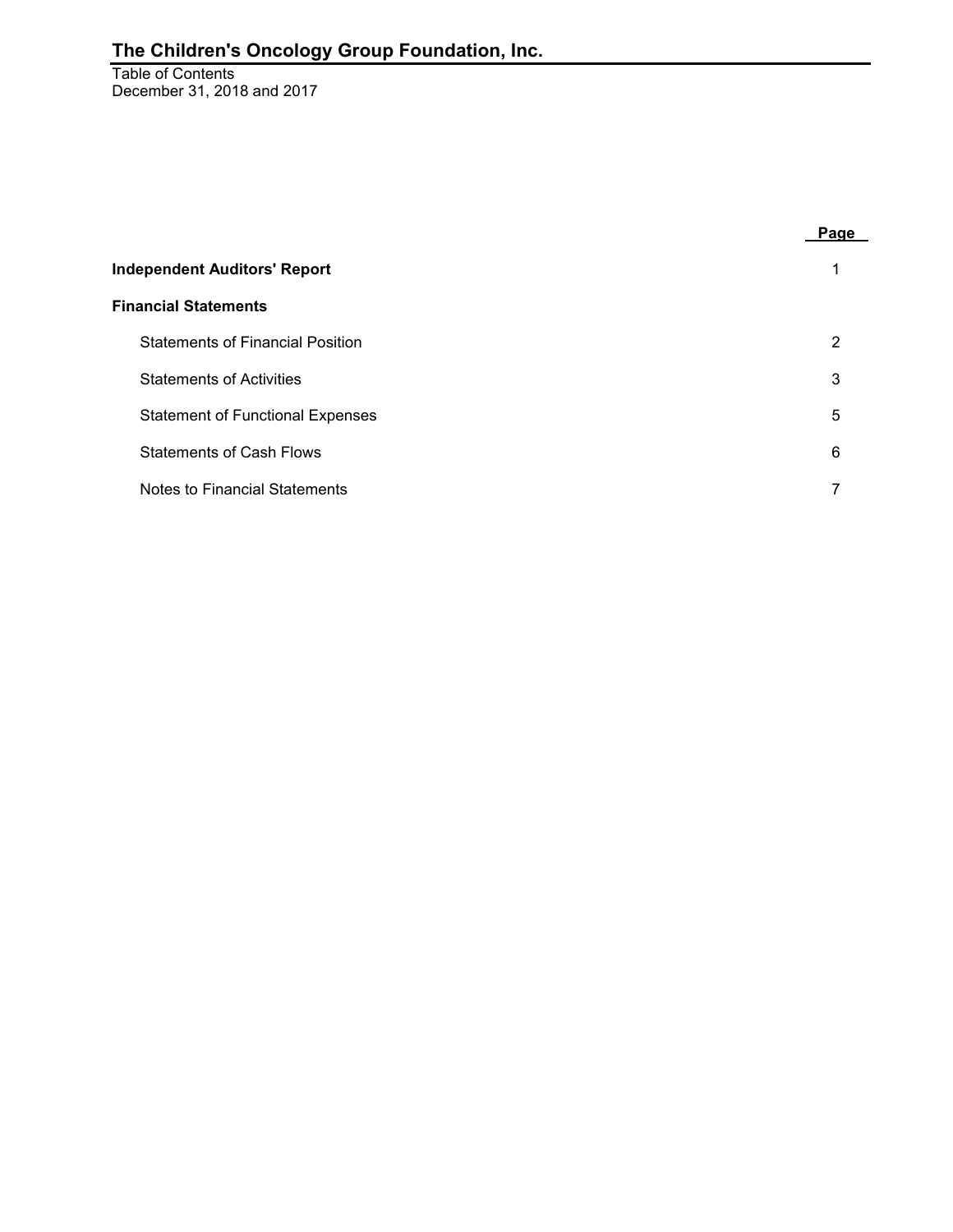

### **Independent Auditors' Report**

To the Board of Directors of The Children's Oncology Group Foundation, Inc.

#### **Report on the Financial Statements**

We have audited the accompanying financial statements of The Children's Oncology Group Foundation, Inc., which comprise the statements of financial position as of December 31, 2018 and 2017, and the related statements of activities, statement of functional expenses, and statements cash flows for the years then ended, and the related notes to the financial statements.

#### **Management's Responsibility for the Financial Statements**

Management is responsible for the preparation and fair presentation of these financial statements in accordance with accounting principles generally accepted in the United States of America; this includes the design, implementation, and maintenance of internal control relevant to the preparation and fair presentation of financial statements that are free from material misstatement, whether due to fraud or error.

#### **Auditors' Responsibility**

Our responsibility is to express an opinion on these financial statements based on our audits. We conducted our audits in accordance with auditing standards generally accepted in the United States of America. Those standards require that we plan and perform the audit to obtain reasonable assurance about whether the financial statements are free from material misstatement.

An audit involves performing procedures to obtain audit evidence about the amounts and disclosures in the financial statements. The procedures selected depend on the auditor's judgment, including the assessment of the risks of material misstatement of the financial statements, whether due to fraud or error. In making those risk assessments, the auditor considers internal control relevant to the entity's preparation and fair presentation of the financial statements in order to design audit procedures that are appropriate in the circumstances, but not for the purpose of expressing an opinion on the effectiveness of the entity's internal control. Accordingly, we express no such opinion. An audit also includes evaluating the appropriateness of accounting policies used and the reasonableness of significant accounting estimates made by management, as well as evaluating the overall presentation of the financial statements.

We believe that the audit evidence we have obtained is sufficient and appropriate to provide a basis for our audit opinion.

#### **Opinion**

In our opinion, the financial statements referred to above present fairly, in all material respects, the financial position of the Children's Oncology Group Foundation, Inc. as of December 31, 2018 and 2017, and the changes in its net assets, and its cash flows for the years then ended in accordance with accounting principles generally accepted in the United States of America.

Baker Tilly Virchaw Krause, LLP

Philadelphia, Pennsylvania September 11, 2019

Baker Tilly Virchow Krause, LLP trading as Baker Tilly is a member of the global network of Baker Tilly International Ltd., the members of which are separate and independent legal entities. © 2018 Baker Tilly Virchow Krause, LLP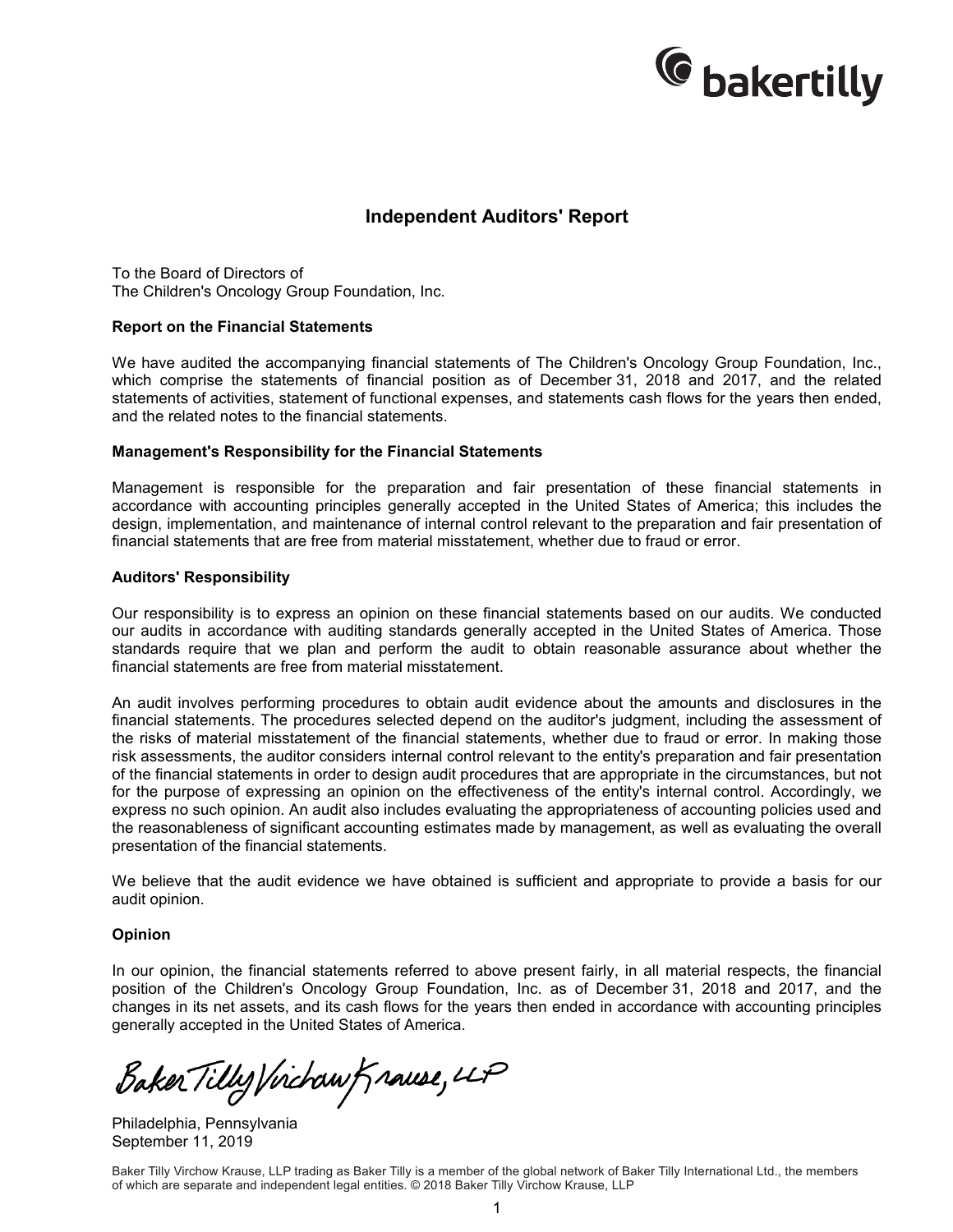Statements of Financial Position December 31, 2018 and 2017

|                                                 |      | 2017       |    |            |
|-------------------------------------------------|------|------------|----|------------|
| <b>Assets</b>                                   |      |            |    |            |
| <b>Assets</b>                                   |      |            |    |            |
| Cash                                            | \$   | 10,649,553 | \$ | 10,303,957 |
| Grants and contributions receivable             |      | 6,764,137  |    | 6,070,000  |
| Investments                                     |      | 779,673    |    | 803,402    |
| Prepaid expenses                                |      | 169,499    |    | 482,546    |
| Fixed assets, net                               |      |            |    | 345        |
| <b>Total assets</b>                             | - \$ | 18,362,862 | \$ | 17,660,250 |
| <b>Liabilities and Net Assets</b>               |      |            |    |            |
| <b>Liabilities</b>                              |      |            |    |            |
| Accounts payable and accrued expenses           | \$   | 1,673,404  | \$ | 73,651     |
| Deferred revenue                                |      | 150,619    |    | 162,498    |
| <b>Total liabilities</b>                        |      | 1,824,023  |    | 236,149    |
|                                                 |      |            |    |            |
| <b>Net Assets</b><br>Without donor restrictions |      |            |    |            |
| With donor restrictions                         |      | 2,275,417  |    | 1,992,129  |
|                                                 |      | 14,263,422 |    | 15,431,972 |
| Total net assets                                |      | 16,538,839 |    | 17,424,101 |
| Total liabilities and net assets                | \$   | 18,362,862 | \$ | 17,660,250 |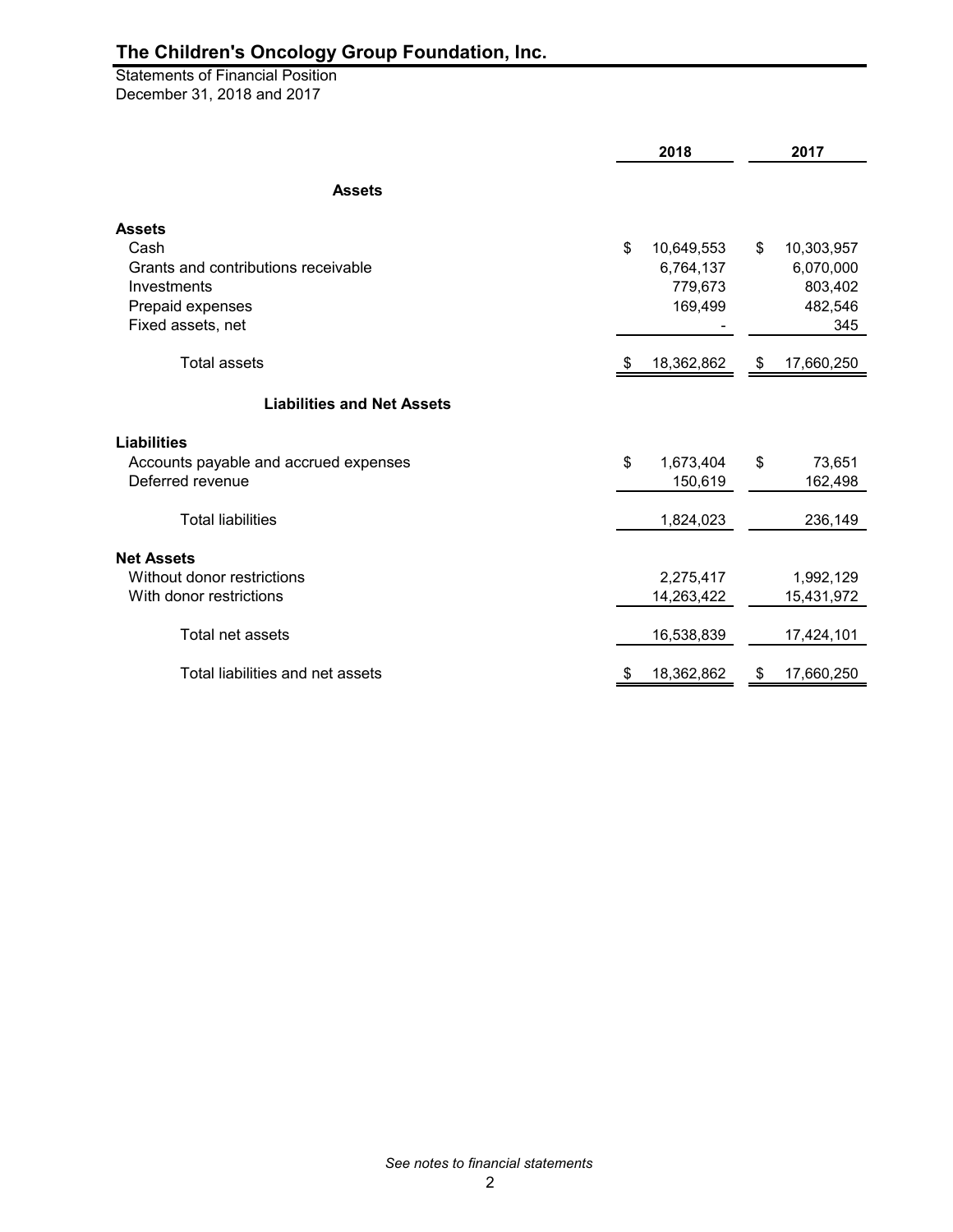#### Statements of Activities

Year Ended December 31, 2018 with Comparative Total for Year Ended December 31, 2017

|                                          | <b>Without Donor</b><br><b>Restriction</b> |            |    |               | <b>With Donor</b><br><b>Restriction</b> |            |                  |  | 2018<br><b>Total</b> |  |  |  | 2017<br>Total |
|------------------------------------------|--------------------------------------------|------------|----|---------------|-----------------------------------------|------------|------------------|--|----------------------|--|--|--|---------------|
| <b>Revenues, Gains and Other Support</b> |                                            |            |    |               |                                         |            |                  |  |                      |  |  |  |               |
| Grants                                   | \$                                         | 1,994,173  | \$ | 6,314,823     | \$                                      | 8,308,996  | \$<br>8,273,741  |  |                      |  |  |  |               |
| Contributions                            |                                            | 175,387    |    | 774,203       |                                         | 949,590    | 901,498          |  |                      |  |  |  |               |
| Conference income                        |                                            | 233,200    |    |               |                                         | 233,200    | 75,450           |  |                      |  |  |  |               |
| Program service revenue                  |                                            | 575,079    |    |               |                                         | 575,079    | 2,896            |  |                      |  |  |  |               |
| In-kind contributions                    |                                            | 32,116     |    |               |                                         | 32,116     | 29,036           |  |                      |  |  |  |               |
| <b>Bank interest</b>                     |                                            | 660        |    |               |                                         | 660        | 1,554            |  |                      |  |  |  |               |
| Investment (loss) income                 |                                            | (1,678)    |    |               |                                         | (1,678)    | 51,412           |  |                      |  |  |  |               |
| Other income                             |                                            |            |    |               |                                         |            | 336              |  |                      |  |  |  |               |
| Net assets released from restriction     |                                            | 8,257,576  |    | (8, 257, 576) |                                         |            |                  |  |                      |  |  |  |               |
| Total revenues, gains and other support  |                                            | 11,266,513 |    | (1, 168, 550) |                                         | 10,097,963 | 9,335,923        |  |                      |  |  |  |               |
| <b>Expenses</b>                          |                                            |            |    |               |                                         |            |                  |  |                      |  |  |  |               |
| Program services                         |                                            | 10,891,279 |    |               |                                         | 10,891,279 | 8,889,468        |  |                      |  |  |  |               |
| Supporting services:                     |                                            |            |    |               |                                         |            |                  |  |                      |  |  |  |               |
| Management and general                   |                                            | 80.590     |    |               |                                         | 80.590     | 57.079           |  |                      |  |  |  |               |
| Fundraising                              |                                            | 11,356     |    |               |                                         | 11,356     | 24,945           |  |                      |  |  |  |               |
| Total supporting services expenses       |                                            | 91,946     |    |               |                                         | 91,946     | 82,024           |  |                      |  |  |  |               |
| Total expenses                           |                                            | 10,983,225 |    |               |                                         | 10,983,225 | 8,971,492        |  |                      |  |  |  |               |
| Changes in net assets                    |                                            | 283,288    |    | (1, 168, 550) |                                         | (885, 262) | 364,431          |  |                      |  |  |  |               |
| Net Assets, Beginning of Year            |                                            | 1,992,129  |    | 15,431,972    |                                         | 17,424,101 | 17,059,670       |  |                      |  |  |  |               |
| Net Assets, End of Year                  | \$                                         | 2,275,417  | \$ | 14,263,422    | \$                                      | 16,538,839 | \$<br>17,424,101 |  |                      |  |  |  |               |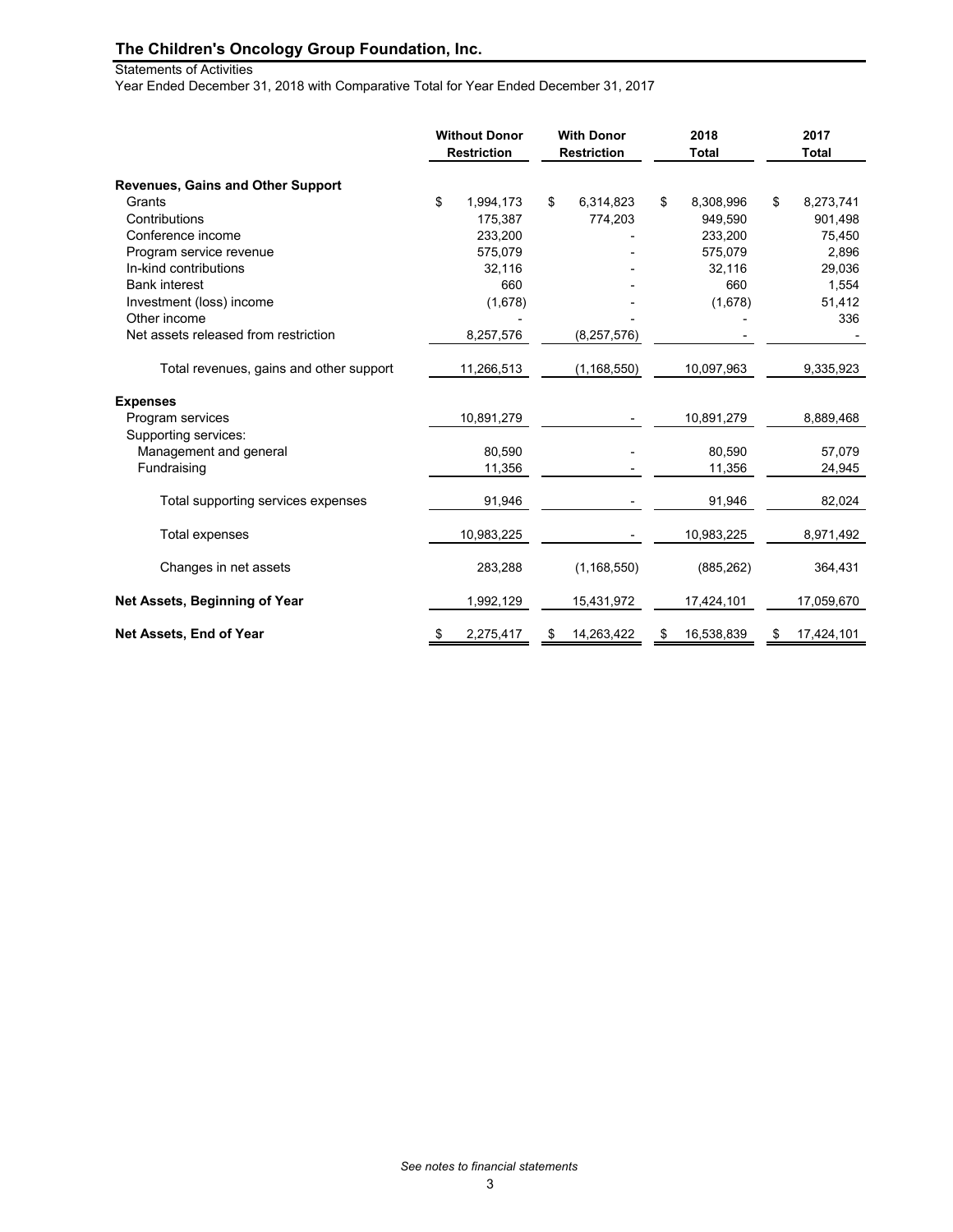# Statements of Activities

Year Ended December 31, 2017

|                                          | <b>Without Donor</b><br><b>Restriction</b> |           | <b>With Donor</b><br><b>Restriction</b> | <b>Total</b>     |
|------------------------------------------|--------------------------------------------|-----------|-----------------------------------------|------------------|
| <b>Revenues, Gains and Other Support</b> |                                            |           |                                         |                  |
| Grants                                   | \$                                         | 120,000   | \$<br>8,153,741                         | \$<br>8,273,741  |
| Contributions                            |                                            | 151,993   | 749,505                                 | 901,498          |
| Conference income                        |                                            | 75,450    |                                         | 75,450           |
| Program service revenue                  |                                            |           | 2,896                                   | 2,896            |
| In-kind contributions                    |                                            | 29,036    |                                         | 29,036           |
| <b>Bank interest</b>                     |                                            | 1,554     |                                         | 1,554            |
| Investment income                        |                                            | 51,412    |                                         | 51,412           |
| Other income                             |                                            | 336       |                                         | 336              |
| Net assets released from restriction     |                                            | 8,596,410 | (8,596,410)                             |                  |
| Total revenues, gains and other support  |                                            | 9,026,191 | 309,732                                 | 9,335,923        |
| <b>Expenses</b>                          |                                            |           |                                         |                  |
| Program services                         |                                            | 8,889,468 |                                         | 8,889,468        |
| Supporting services:                     |                                            |           |                                         |                  |
| Management and general                   |                                            | 57,079    |                                         | 57,079           |
| Fundraising                              |                                            | 24,945    |                                         | 24,945           |
| Total supporting services expenses       |                                            | 82,024    |                                         | 82,024           |
| <b>Total expenses</b>                    |                                            | 8,971,492 |                                         | 8,971,492        |
| Changes in net assets                    |                                            | 54,699    | 309,732                                 | 364,431          |
| Net Assets, Beginning of Year            |                                            | 1,937,430 | 15,122,240                              | 17,059,670       |
| Net Assets, End of Year                  | \$                                         | 1,992,129 | \$<br>15,431,972                        | \$<br>17,424,101 |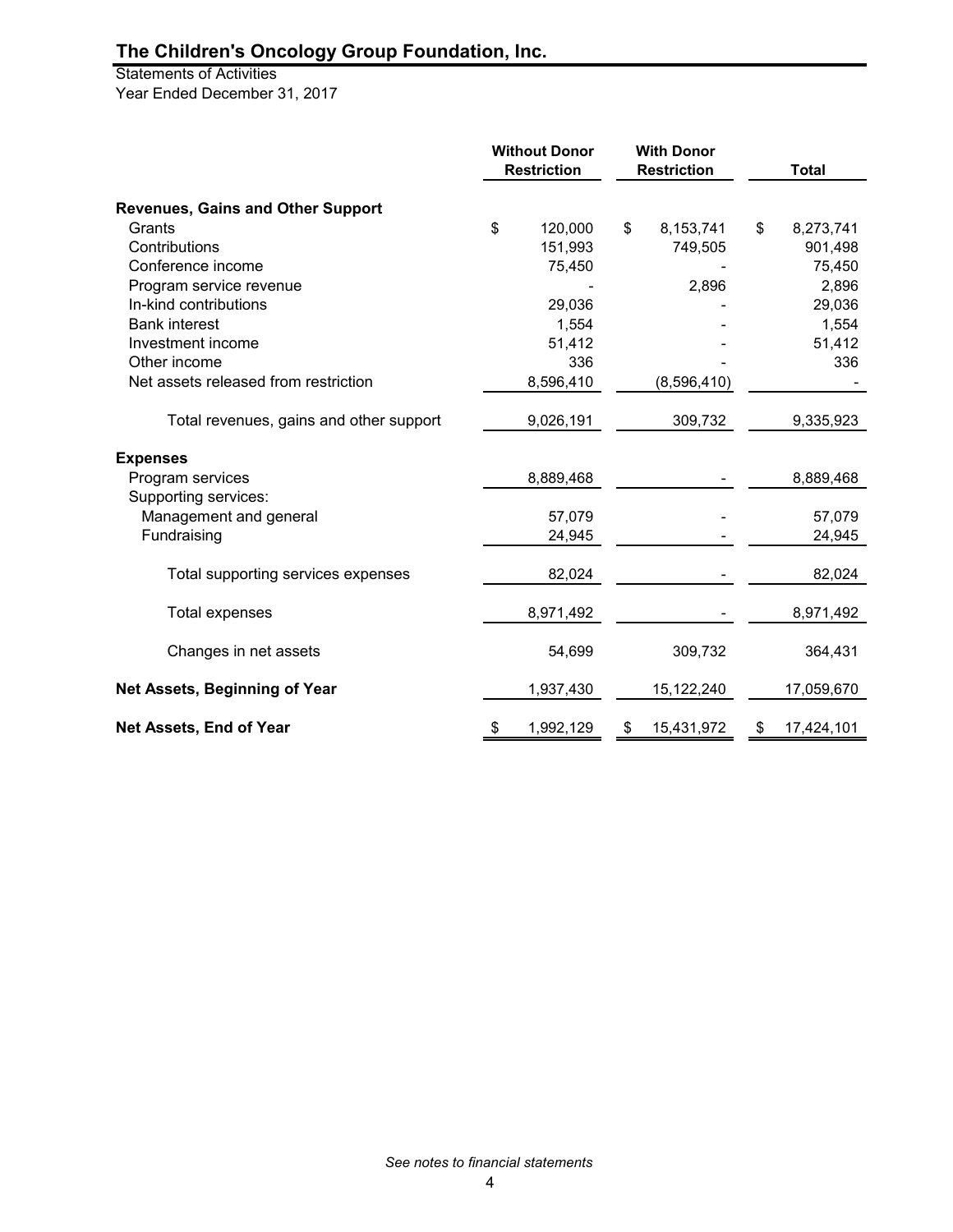#### Statement of Functional Expenses

Year Ended December 31, 2018

|                          | <b>COG Site</b><br><b>Support</b> | Program<br>Capacity      |     | <b>Other COG</b><br><b>Research</b> |   |            |    |                          |    | <b>Total</b><br><b>Programs</b> |  |            |  | <b>Management</b><br>and General |  | <b>Fundraising</b> |  | Total |  |
|--------------------------|-----------------------------------|--------------------------|-----|-------------------------------------|---|------------|----|--------------------------|----|---------------------------------|--|------------|--|----------------------------------|--|--------------------|--|-------|--|
| Grant expense            | \$<br>7,544,600                   | \$<br>$\sim$             | \$. | 2,600,180                           | S | 10,144,780 | \$ | $\sim$                   | \$ | $\sim$                          |  | 10,144,780 |  |                                  |  |                    |  |       |  |
| Research expense         |                                   | $\overline{\phantom{0}}$ |     | 507,132                             |   | 507.132    |    | $\overline{\phantom{0}}$ |    | -                               |  | 507.132    |  |                                  |  |                    |  |       |  |
| Professional fees        |                                   | 54,360                   |     |                                     |   | 54,360     |    | 198,603                  |    | н.                              |  | 252,963    |  |                                  |  |                    |  |       |  |
| Conference               |                                   | 56,376                   |     |                                     |   | 56,376     |    |                          |    | $\overline{\phantom{a}}$        |  | 56,376     |  |                                  |  |                    |  |       |  |
| Travel                   | -                                 | 12,766                   |     |                                     |   | 12,766     |    | $\overline{\phantom{a}}$ |    | $\overline{\phantom{a}}$        |  | 12,766     |  |                                  |  |                    |  |       |  |
| Other expenses           |                                   | 2,095                    |     | 73                                  |   | 2,168      |    | 3,168                    |    | 2,343                           |  | 7,679      |  |                                  |  |                    |  |       |  |
| Insurance                |                                   | $\overline{\phantom{0}}$ |     | -                                   |   |            |    | 1,184                    |    |                                 |  | 1,184      |  |                                  |  |                    |  |       |  |
| Depreciation             |                                   |                          |     |                                     |   |            |    | 345                      |    |                                 |  | 345        |  |                                  |  |                    |  |       |  |
| Indirect cost allocation | 9,126                             | 40,813                   |     | 63,758                              |   | 113,697    |    | (122,710)                |    | 9,013                           |  |            |  |                                  |  |                    |  |       |  |
|                          | 7,553,726                         | 166,410                  |     | 3,171,143                           |   | 10,891,279 |    | 80,590                   |    | 11,356                          |  | 10,983,225 |  |                                  |  |                    |  |       |  |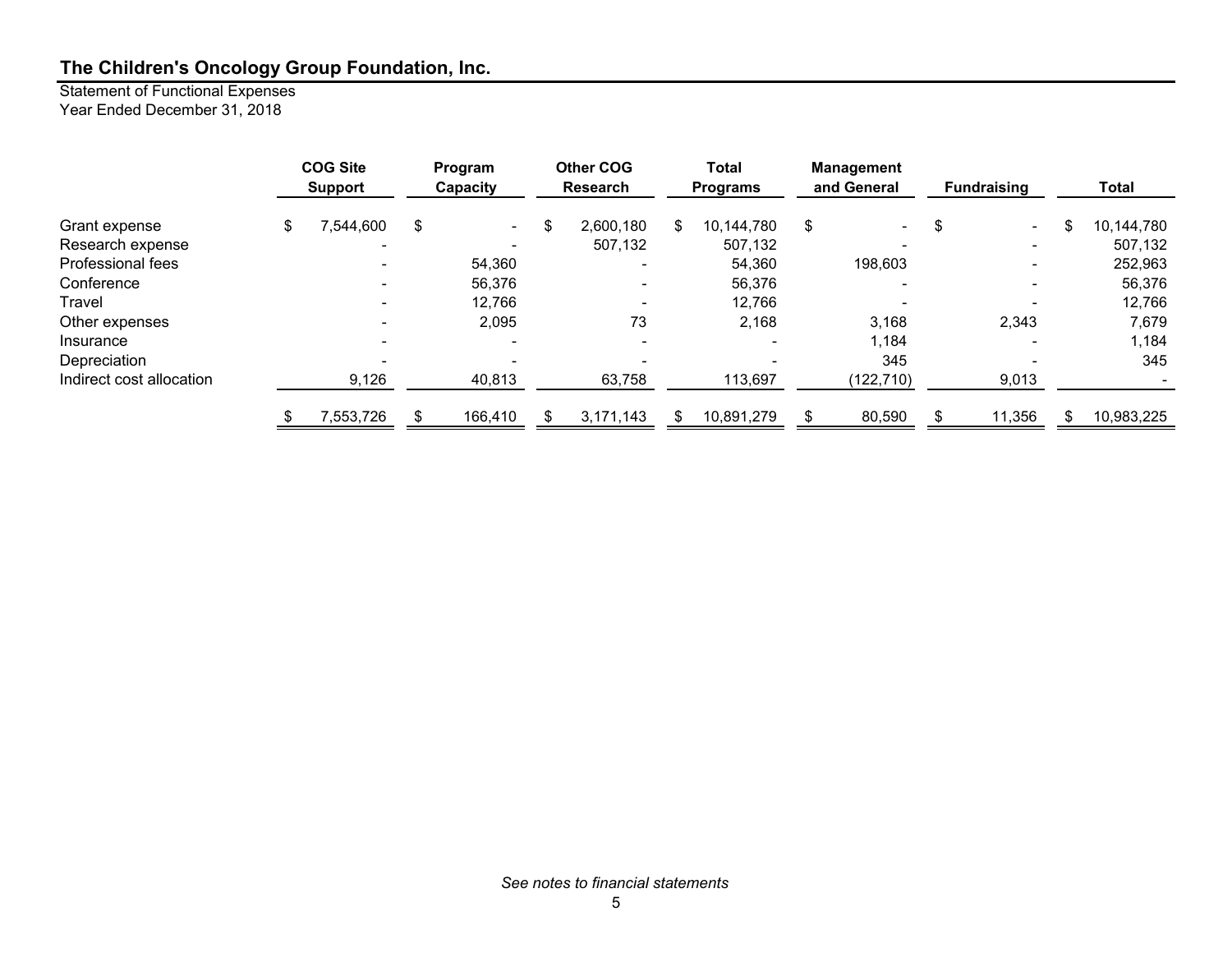## Statements of Cash Flows

Years Ended December 31, 2018 and 2017

|                                                   | 2018 |            |    | 2017       |
|---------------------------------------------------|------|------------|----|------------|
| <b>Cash Flows from Operating Activities</b>       |      |            |    |            |
| Changes in net assets                             | \$   | (885, 262) | \$ | 364,431    |
| Adjustments to reconcile changes in net assets to |      |            |    |            |
| net cash provided by operating activities:        |      |            |    |            |
| Depreciation expense                              |      | 345        |    | 691        |
| Realized and unrealized (gain) loss               |      | 44,231     |    | (37, 339)  |
| Changes in assets and liabilities:                |      |            |    |            |
| Grants and contributions receivable               |      | (694, 137) |    | 956,027    |
| Prepaid expenses and other current assets         |      | 313,047    |    | (33,206)   |
| Deposits                                          |      |            |    | 2,250      |
| Accounts payable and accrued expenses             |      | 1,599,753  |    | 11,414     |
| Deferred revenue                                  |      | (11, 879)  |    | 6,904      |
|                                                   |      |            |    |            |
| Net cash provided by operating activities         |      | 366,098    |    | 1,271,172  |
| <b>Cash Flows from Investing Activities</b>       |      |            |    |            |
| Purchase of investments                           |      | (20, 502)  |    | (512, 971) |
|                                                   |      |            |    |            |
| Net cash used in investing activities             |      | (20, 502)  |    | (512, 971) |
| Net increase in cash                              |      | 345,596    |    | 758,201    |
| Cash, Beginning                                   |      | 10,303,957 |    | 9,545,756  |
| Cash, Ending                                      | \$   | 10,649,553 | \$ | 10,303,957 |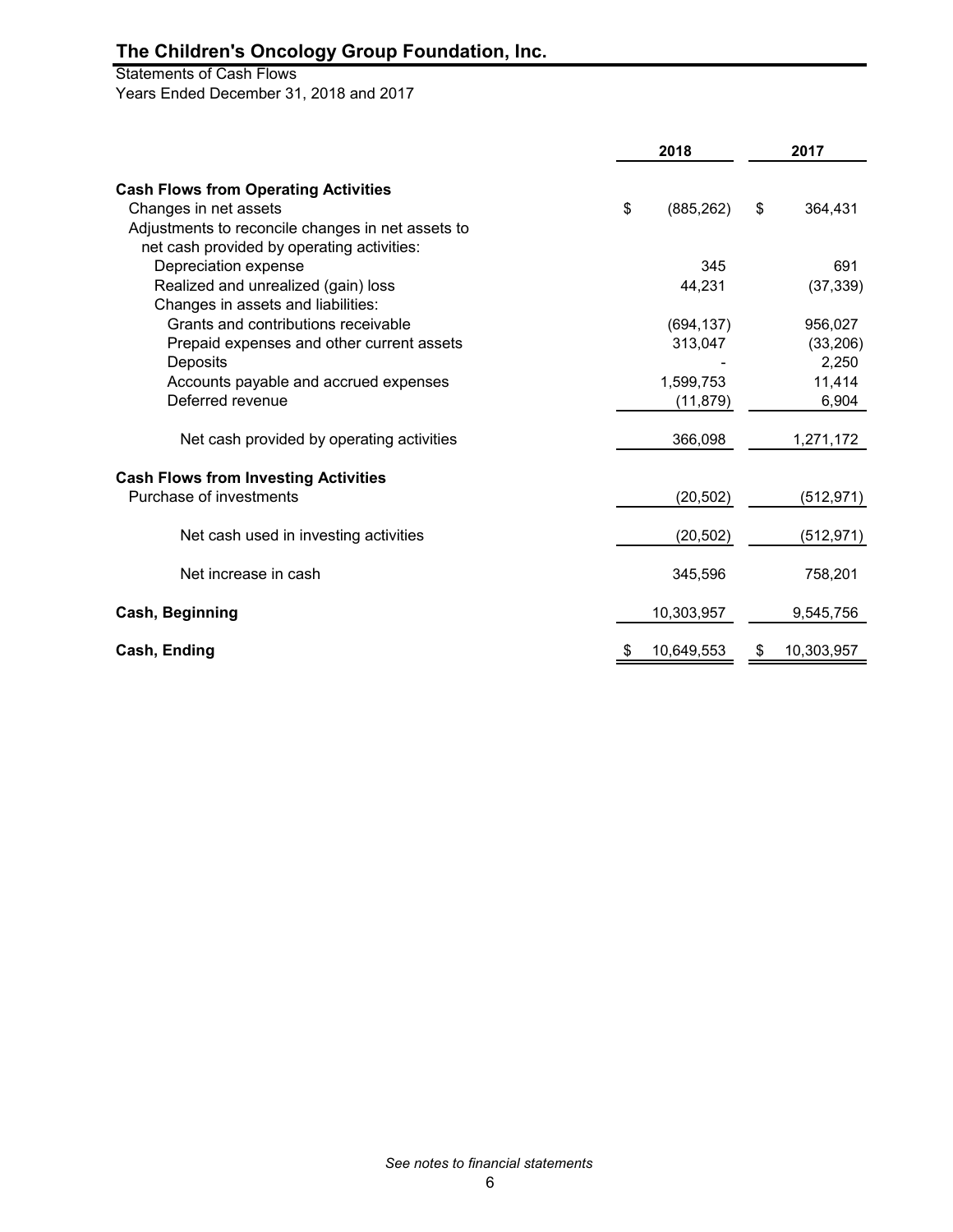#### **1. Nature of Operations**

The Children's Oncology Group Foundation, Inc. (the "Foundation") is a not-for-profit organization incorporated in the Commonwealth of Pennsylvania in August 2011. The Foundation was formed to support the Children's Oncology Group ("COG"), an unincorporated entity, which is the world's largest organization devoted exclusively to childhood and adolescent cancer research. The Foundation enables COG's leadership, comprised of a team of doctors, nurses, laboratory scientists and other allied professionals, to direct the resources raised for childhood cancer research to the areas of highest need and opportunity. The board of the Foundation is comprised of members of the executive committee of COG. The Foundation allows philanthropic funds from individual supporters and organizations to go directly to COG and other organizations to fund their much needed research. In an era of rapid scientific discovery, this direct link allows COG researchers to respond quickly to new discoveries with great potential to benefit children with cancer. The Foundation's 2018 and 2017 grant expense consists of sub-grants made primarily to one organization that disperses the funds on behalf of the Foundation to COG member sites.

These activities are primarily supported by grants and contributions from foundations, corporations and individuals.

#### **2. Summary of Significant Accounting Policies**

#### **Basis of Financial Reporting**

The Foundation follows the authoritative guidance for external financial reporting by not-for-profit organizations and requires that unconditional promises to give (contributions) be recorded as a receivable and revenue and requires the Foundation to distinguish between contributions received for each net asset classification in accordance with donor imposed restrictions. The authoritative guidance also establishes standards for external financial reporting by not-for-profit organizations and requires that resources be classified for accounting and reporting purposes into two net asset classifications according to externally (donor) imposed restrictions.

A description of the net asset classifications follows:

**Net assets without donor restriction** - Net assets that are not subject to donor-imposed stipulations and these net assets may be designated for specific purposes by action of the Board of Trustees. There are no designations on net assets without donor restrictions as of December 31, 2018 and 2017. Net assets without donor restriction are available for the support of operations and whose use is not externally restricted.

**Net assets with donor restriction** - Net assets whose use by the Foundation is subject to donor-imposed stipulations that can be fulfilled by actions of the Foundation pursuant to those stipulations or that expire by the passage of time are reported as net assets with donor restrictions. When a donor restriction expires, that is, when a stipulated time restriction ends or purpose restriction is accomplished, these net assets with donor restriction are reclassified to net assets without restriction and reported in the statement of activities as net assets released from restriction. Additionally, fund receive as gifts and bequests which have been accepted with the donor stipulation that the principal be maintained intact in perpetuity are reported as net assets with donor restrictions. The Foundation does not have any net asset balances with the donor stipulation that the principal be maintained intact in perpetuity as of December 31, 2018 and 2017.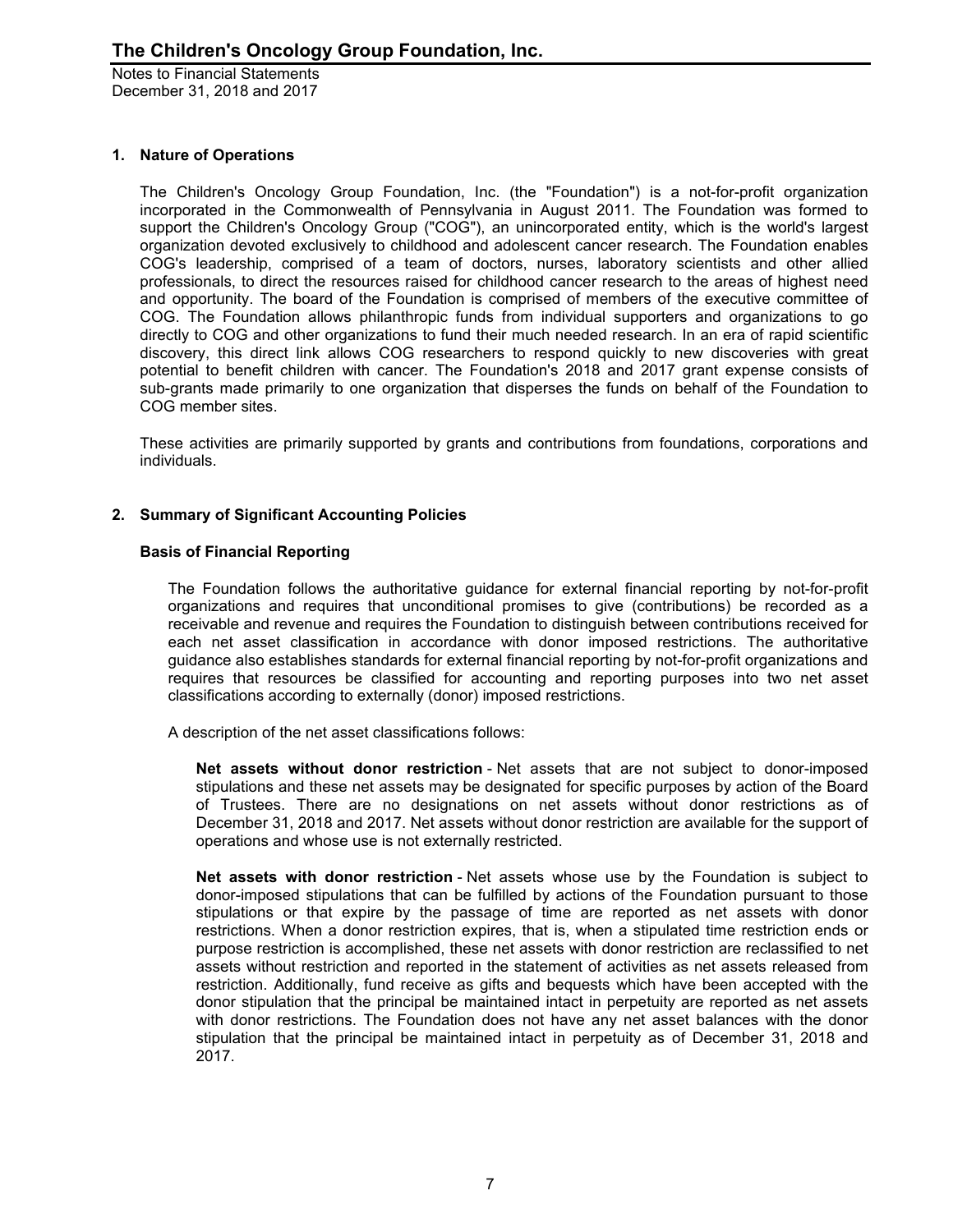#### **Revenue Recognition**

Grants or contributions are reported as revenue in the year in which payments are received and/or unconditional promises to give are made. All grants and contributions are considered to be available for unrestricted use unless specifically restricted by the donor. Grants and contributions restricted by the donor for specific purposes are reported as with donor restrictions, which increase those net asset classifications. When a donor restriction expires, that is, a time restriction ends or a stipulated purpose restriction is accomplished, net assets with donor restrictions are released to net assets without donor restriction.

Grants and contributions, including unconditional promises to give, that are expected to be received within one year are recorded at net realizable value. Grants and contributions that are expected to be collected in future years are recorded at the present value of their expected future cash flows, which approximates fair value. All grants and contributions receivable as of December 31, 2018 and 2017 are expected to be collected within one year, therefore no discount rate in determination of the present value of this balance is necessary.

Conference revenues that have been collected, but for which the conference has not been held as of the year end, and program service revenue collected related to an exchange agreement for which the related services have not yet been performed, are considered not yet earned and included in deferred revenue in the statements of financial position.

#### **Cash and Cash Equivalents**

For the purposes of the statements of cash flows, cash and cash equivalents includes interestbearing deposits with original maturities of three months or less, including money market funds.

#### **Investments**

The Foundation's investments are reported at fair value in the accompanying statements of financial position. Realized gains and losses are computed on the average cost method.

#### **Financial Instruments and Risk Concentration**

The Foundation's principal financial instruments subject to credit risk are its cash and investments. Investment securities are exposed to various risks, such as interest rate, market, and credit. Due to the level of risk associated with certain investment securities and the level of uncertainty related to changes in the value of investment securities, it is at least reasonably possible that changes in the value of investments in the near term would materially affect the amounts reported in the statements of financial position and the statements of activities.

#### **Fixed Assets**

Fixed assets are stated at cost and are depreciated over their estimated useful lives (three to five years) using the straight-line method. Maintenance and repairs are recorded as expenses when incurred.

#### **Use of Estimates**

The preparation of financial statements in conformity with accounting principles generally accepted in the United States of America requires management to make estimates and assumptions that affect the reported amounts of assets and liabilities and disclosure of contingent assets and liabilities at the date of the financial statements, and the reported amounts of revenues and expenses during the reporting period. Actual results could differ from those estimates.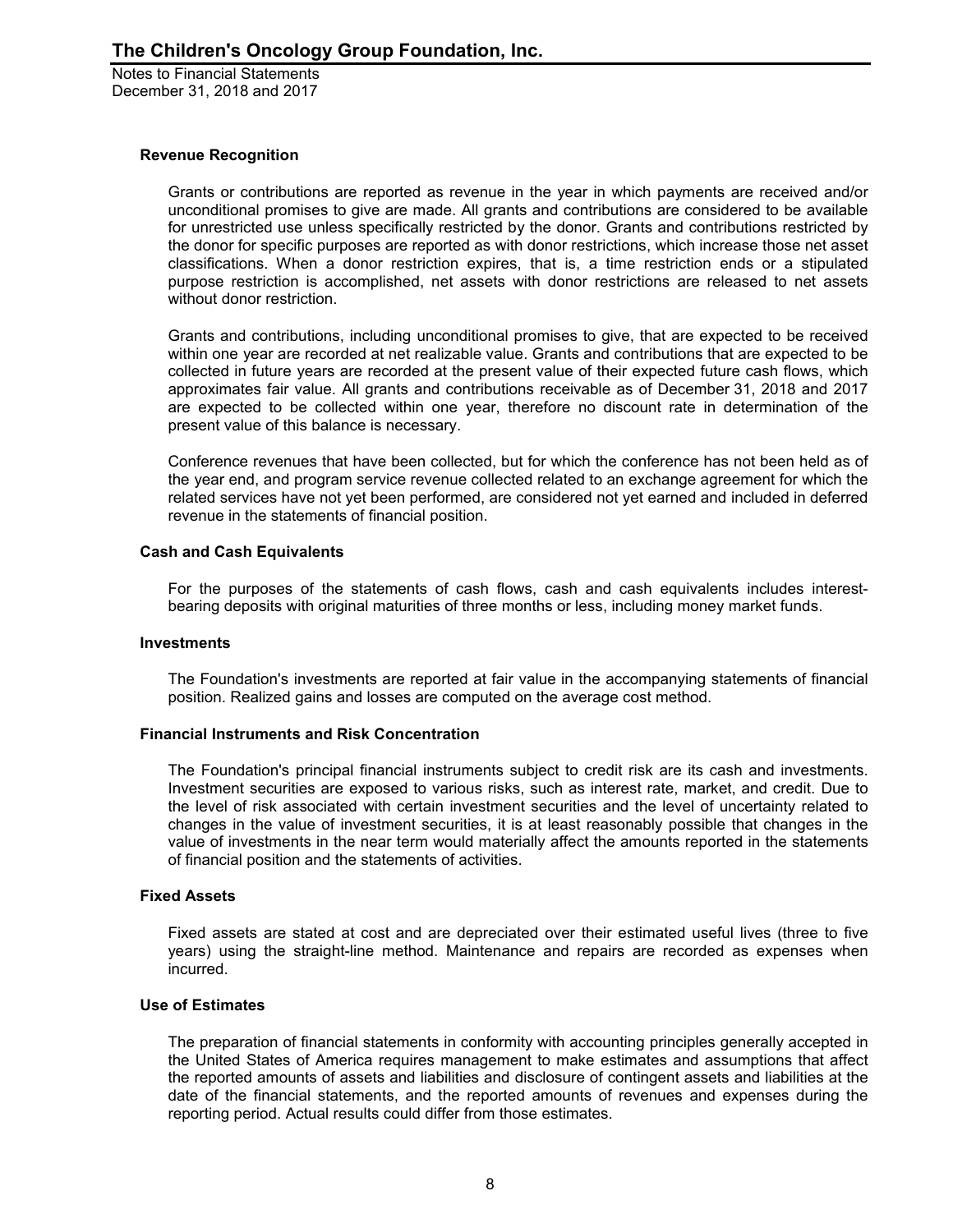#### **Functional Allocation of Expenses**

The costs of providing the various programs and other activities have been summarized on a functional basis in the statements of activities. The financial statements report certain categories of expense that are attributable to more than one program or supporting function. Therefore, these expenses require allocation on a reasonable basis that is consistently applied. Accordingly, certain costs have been allocated among the program and supporting services benefitted based on a percentage of personnel costs.

The Foundation incurred expenses amounting to \$11,356 and \$24,945 during the years ended December 31, 2018 and 2017, respectively, related to development and fundraising. These amounts are reported as fundraising expense in the accompanying statements of activities.

#### **In-Kind Contributions**

In-kind contributions include donated goods and services that are recognized as revenues and expenses based on the estimated fair value of the goods or services as of the date provided. The Foundation received \$32,166 and \$29,036 in in-kind professional services in the years ended December 31, 2018 and 2017, respectively.

#### **Income Tax**

The Foundation qualifies as a tax-exempt organization under Section  $501(c)(3)$  of the Internal Revenue Code. Accordingly, the Foundation is exempt from income tax.

The Foundation accounts for uncertainty in income taxes recognized in the financial statements using a recognition threshold of more likely than not as to whether the uncertainty will be sustained upon examination by the appropriate taxing authority. Measurement of the tax uncertainty occurs if the recognition threshold has been met. Management determined there were no tax uncertainties that met the recognition threshold.

The Federal Form 990, *Return of Organization Exempt from Income Tax*, is subject to examination by the Internal Revenue Service, generally for three years after filed.

#### **New Accounting Standard, Adopted**

In August 2016, the Financial Accounting Standards Board ("FASB") issued Accounting Standards Updte ("ASU") 2016-14, *Not-for-Profit Entities (Topic 958): Presentation of Financial Statements of Not-for-Profit Entities*. The new guidance improves and simplifies the current net asset classification requirements and information presented in the financial statements and notes that is useful in assessing a not-for-profit's liquidity, financial performance and cash flows. ASU 2016-14 is to be applied retroactively with transition provisions. The Foundation adopted ASU 2016-14 for the fiscal year ended December 31, 2018. Adoption of this standard had minimal impact on financial reporting in the statement of financial position and the statement of activities and increase financial statement disclosure in accordance with the presentation requirements.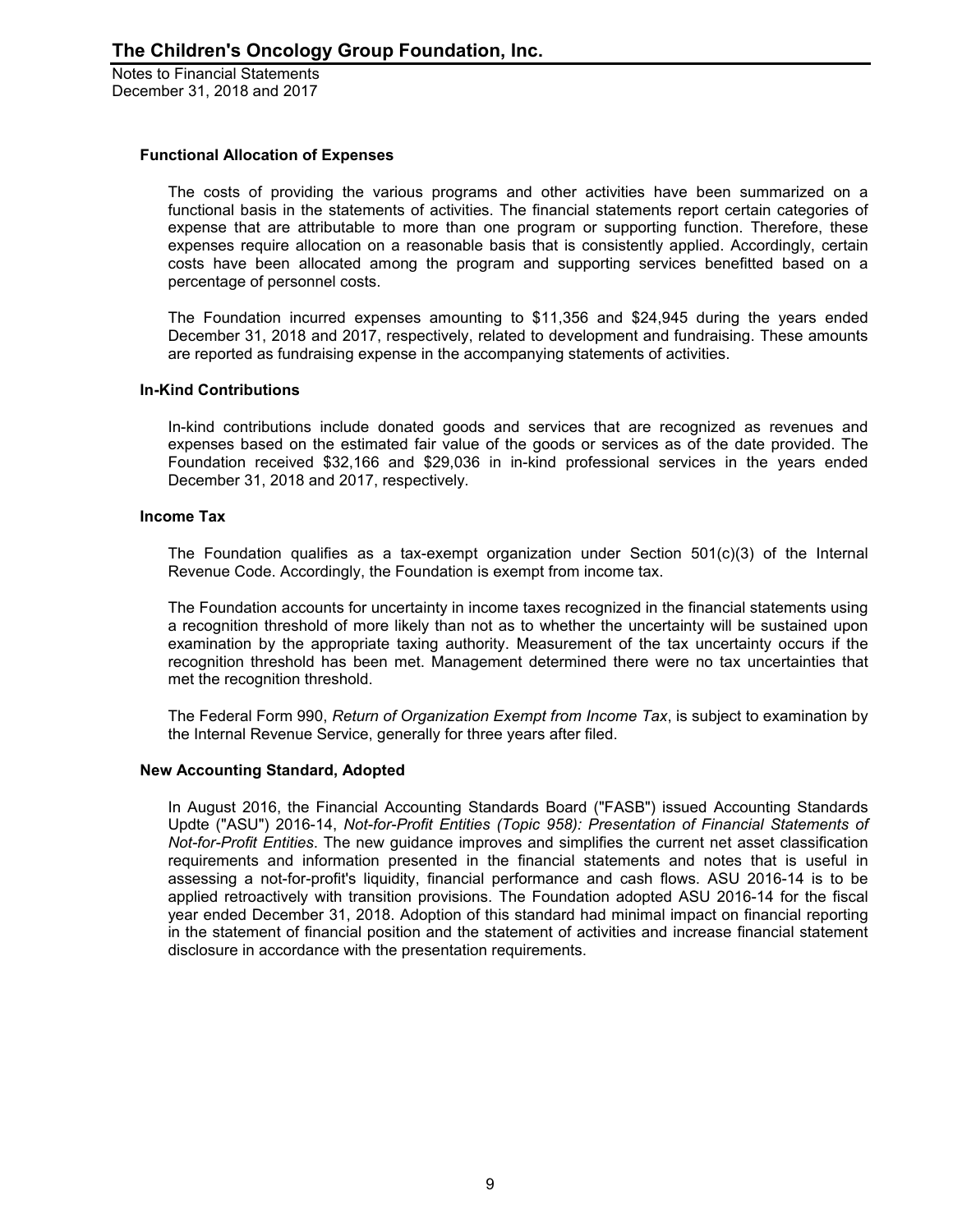#### **New Accounting Standards, Not Yet Adopted**

In May 2014, the FASB issued ASU 2014-09, *Revenue from Contracts with Customers (Topic 606)*. ASU 2014-09 provides a single comprehensive revenue recognition framework and supersedes existing revenue recognition guidance. Included in the new principles-based revenue recognition model are changes to the basis for deciding on the timing for revenue recognition. In addition, the standard expands and improves revenue disclosures. In August 2015, the FASB issued ASU 2015-14, *Revenue from Contracts with Customers (Topic 606): Deferral of the Effective Date* which defers the effective date of ASU 2014-09 to annual or interim reporting periods beginning after December 15, 2018. This update is effective for the Foundation's fiscal year beginning January 1, 2019. The Foundation is assessing the impact this standard will have on its financial statements.

In June 2018, the FASB issued ASU 2018-08, *Not-for-Profit Entities (Topic 958): Clarifying the Scope and the Accounting Guidance for Contributions Received and Contributions Made*. The new guidance provides clarification and improves the accounting guidance for contributions received and contributions made. ASU 2018-08 will assist entities in (1) evaluating whether transactions should be accounted for as contributions (nonreciprocal transactions) within the scope of Topic 958 or as exchange (reciprocal) transactions subject to other guidance and (2) determining whether a contribution is conditional. ASU 2018-08 is effective on a modified prospective basis for annual or interim reporting periods beginning after December 15, 2019. Early adoption is permitted. This update is effective for the Foundation's fiscal year beginning January 1, 2020. The Foundation is assessing the impact this standard will have on its financial statements.

#### **Subsequent Events**

Subsequent events were evaluated for recognition or disclosure through September 11, 2019, the date the financial statements were available to be issued.

#### **3. Investments and Fair Value Measurements**

The Foundation's investments, at fair value, consisted of the following at December 31, 2018 and 2017:

|                    | 2018 |         |   | 2017    |
|--------------------|------|---------|---|---------|
| Equity mutual fund |      | 779.673 |   | 803,402 |
| Total investments  |      | 779,673 | S | 803,402 |

Investment (loss) income for the years ended December 31, 2018 and 2017 consisted of the following:

|                                                                | 2018                               |    | 2017                      |
|----------------------------------------------------------------|------------------------------------|----|---------------------------|
| Dividend income<br>Realized gains<br>Unrealized (losses) gains | \$<br>42,553<br>8,390<br>(52, 621) | \$ | 14,073<br>2,015<br>35,324 |
|                                                                | \$<br>(1,678)                      | S  | 51,412                    |

The Foundation categorizes its fair value measurements within the fair value hierarchy established by generally accepted accounting principles. The hierarchy is based on the valuation inputs used to measure the fair value of the asset. Level 1 inputs are quoted prices in active markets for identical assets; Level 2 inputs are significant other observable inputs; Level 3 inputs are significant unobservable inputs. The Foundation has no investments valued using Level 2 or 3 inputs.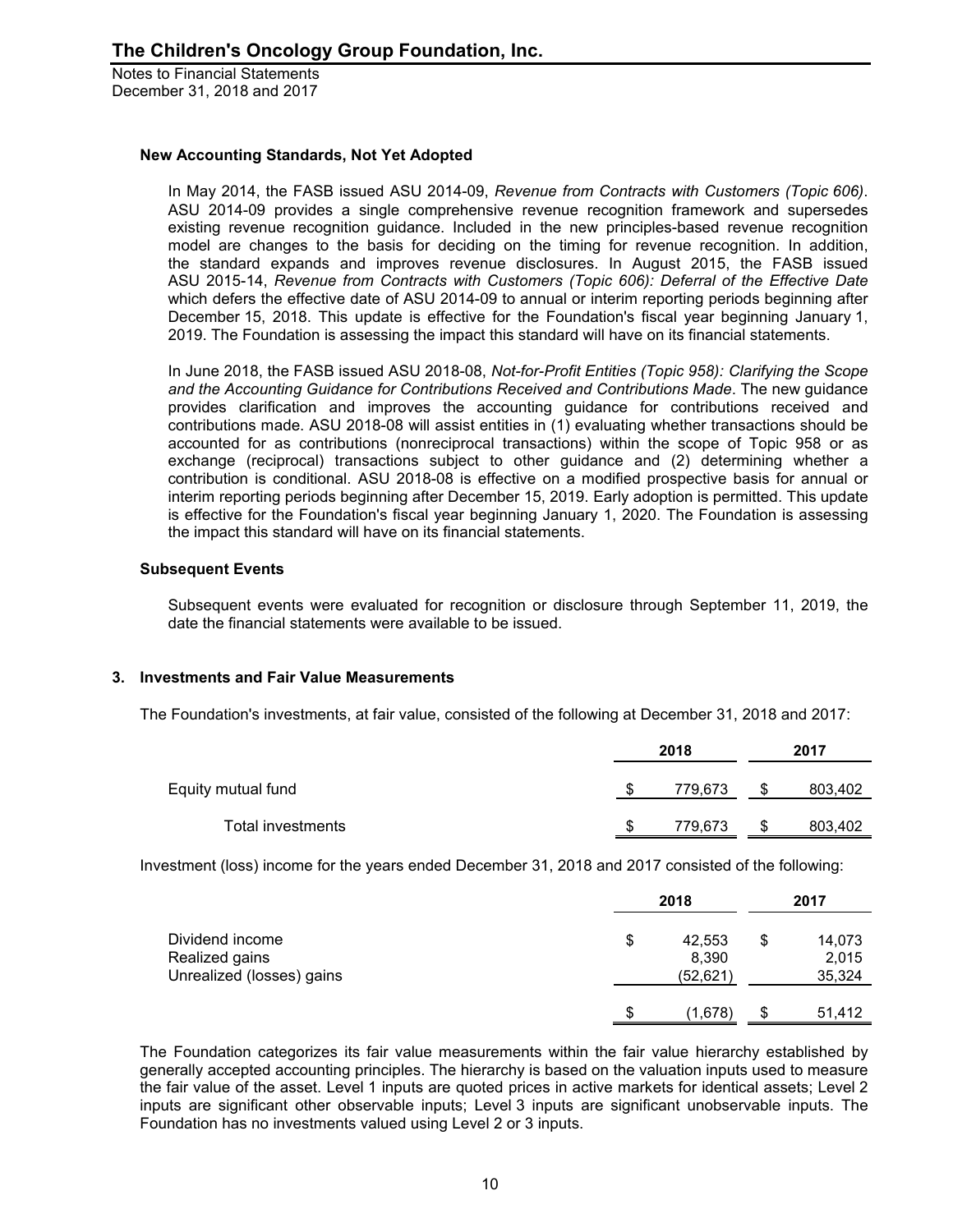Notes to Financial Statements December 31, 2018 and 2017

> The following table presents information about the Foundation's investments measured and disclosed at fair value or net asset value as of December 31, 2018 and 2017 and indicates the fair value hierarchy:

|                                                    | 2018          |         |      |         |                |    |              |  |  |
|----------------------------------------------------|---------------|---------|------|---------|----------------|----|--------------|--|--|
|                                                    | Level 1       | Level 2 |      | Level 3 |                |    | <b>Total</b> |  |  |
| Equity mutual funds                                | \$<br>779,673 | \$      |      | \$      | $\blacksquare$ | \$ | 779,673      |  |  |
| <b>Total investments</b><br>reported at fair value | 779,673       | \$      |      |         |                |    | 779,673      |  |  |
|                                                    |               |         | 2017 |         |                |    |              |  |  |
|                                                    | Level 1       | Level 2 |      | Level 3 |                |    | <b>Total</b> |  |  |
| Equity mutual funds                                | \$<br>803,402 | \$      |      | \$      |                | \$ | 803,402      |  |  |
| <b>Total investments</b><br>reported at fair value | \$<br>803,402 | \$      |      | \$      |                | \$ | 803,402      |  |  |

The following provides a brief description of the types of financial instruments the Foundation holds, the methodology for estimating fair value, and the level within the hierarchy of the estimate:

*Equity mutual funds*: These are mutual funds that consist of securities which are traded on a recognized active exchange. The closing price of the security as of the reporting date is used to determine fair value. This is considered a Level 1 value in the hierarchy.

#### **4. Net Assets With Donor Restriction**

Net assets with donor restriction as of December 31, 2018 and 2017 are designated for the following purposes:

|                                                 | 2018 |                      |    | 2017                 |  |  |
|-------------------------------------------------|------|----------------------|----|----------------------|--|--|
| Pediatric cancer research supplemental programs | \$   | 2,440,187            | \$ | 5,992,504            |  |  |
| Project: EveryChild<br>Infrastructure projects  |      | 3,609,525<br>257,530 |    | 3,457,467<br>315,351 |  |  |
| Integrated Translational Science Center         |      | 934,885              |    | 679,892              |  |  |
| <b>COG Reference Laboratories</b>               |      | 1,015,000            |    | 910,000              |  |  |
| Leukemia research                               |      | 1,459,606            |    | 821,159              |  |  |
| Bone tumor research                             |      | 22,558               |    | 32,901               |  |  |
| Acute myeloid leukemia research                 |      | 902,333              |    | 710,385              |  |  |
| Nursing discipline                              |      | 118,640              |    | 128,007              |  |  |
| Adolescent and young adult research             |      | 1,172                |    | 1,172                |  |  |
| General cancer research                         |      | 256,177              |    | 17,404               |  |  |
| Central nervous system tumor research           |      |                      |    | 12,000               |  |  |
| Neuroblastoma research                          |      | 628,070              |    | 650,750              |  |  |
| Renal tumor research                            |      | 69,638               |    | 56,638               |  |  |
| Soft tissue sarcoma research                    |      | 2,267                |    | 1,549                |  |  |
| Other research support                          |      | 2,545,834            |    | 1,644,793            |  |  |
| Total                                           |      | 14,263,422           | S  | 15,431,972           |  |  |
|                                                 |      |                      |    |                      |  |  |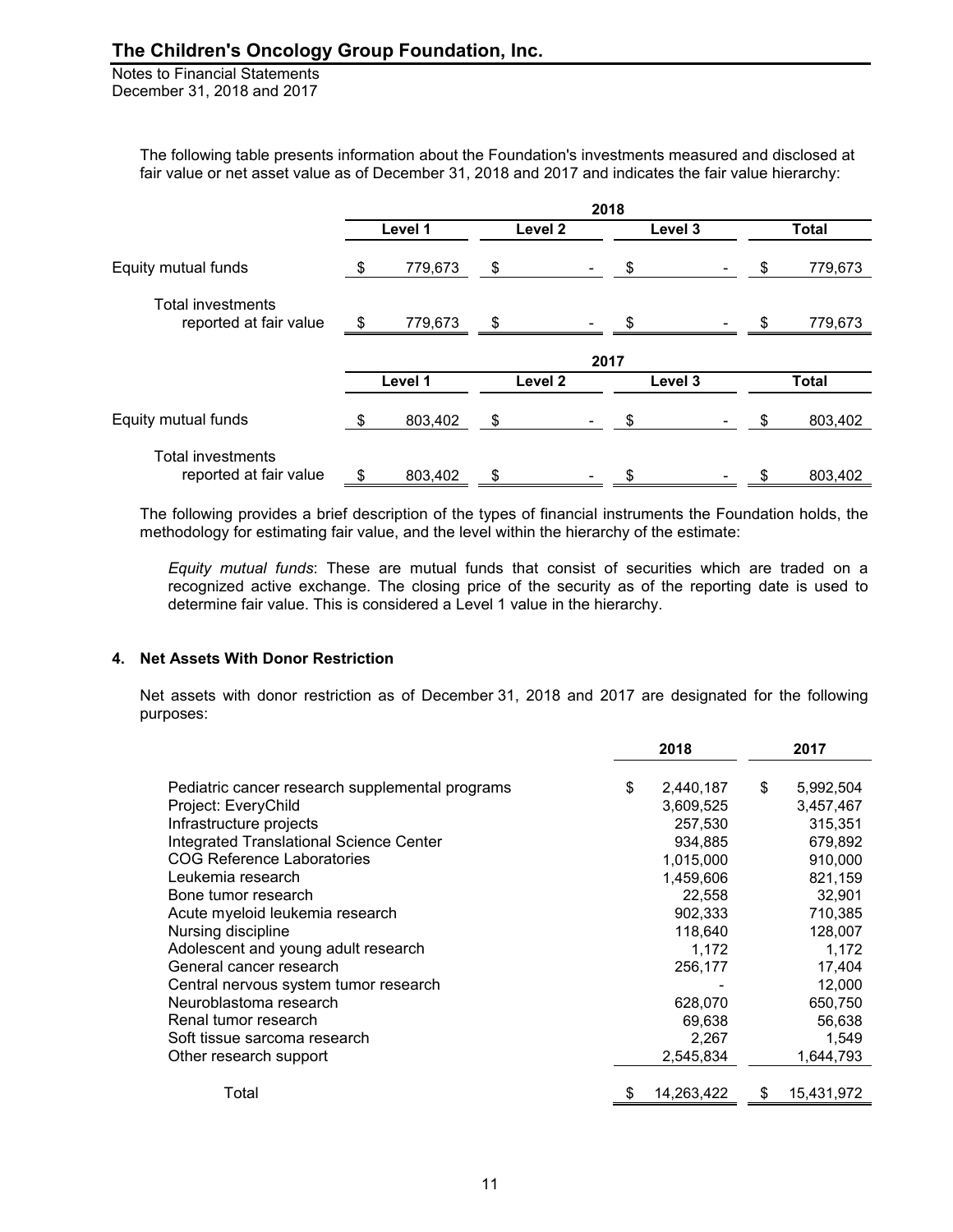#### **5. Net Assets Released from Restrictions**

Net assets were released from donor or grantor restrictions by incurring expenses satisfying the restricted purposes or by occurrence of other events specified by donors or grantors during the years ended December 31, 2018 and 2017:

|                                                 | 2018            | 2017            |
|-------------------------------------------------|-----------------|-----------------|
| Pediatric cancer research supplemental programs | \$<br>4,699,753 | \$<br>4,321,800 |
| Project: EveryChild                             | 552,179         | 1,188,945       |
| Infrastructure projects                         | 57.820          | 419,481         |
| <b>Integrated Translational Science Centers</b> | 256,209         | 541,534         |
| COG Reference Laboratories                      | 984,728         | 868,051         |
| Leukemia research                               | 429,949         | 120,000         |
| Bone tumor research                             | 23,103          | 41,514          |
| Acute myeloid leukemia research                 | 718,248         | 767,676         |
| Nursing discipline                              | 14,367          | 9,781           |
| Adolescent and young adult research             |                 | 1,827           |
| General cancer research                         | 187,580         | 202,277         |
| Central nervous system tumor research           | 12,000          |                 |
| Neuroblastoma research                          | 222,680         |                 |
| Soft tissue sarcoma research                    |                 | 31,773          |
| Other research support                          | 98,960          | 81,751          |
| Total                                           | 8,257,576       | 8,596,410       |

#### **6. Concentrations of Risk**

For the years ended December 31, 2018 and 2017, approximately 64 percent and 65 percent of revenues were from one organization, respectively. Approximately 95 percent and 99 percent of the grants receivable balance for December 31, 2018 and 2017, respectively, was due from one organization.

The Foundation's grants receivable are unsecured and are at risk to the extent such amounts become uncollectible. Management carefully monitors its contributor and grantor relationships in order to minimize credit risk. All grants receivable are considered fully collectible and accordingly, no allowance for uncollectible accounts has been recorded at December 31, 2018 and 2017.

The Foundation maintains its operating cash accounts in two banks. Accounts are insured by the Federal Deposit Insurance Corporation ("FDIC"). At various times during the year, the Foundation has balances in excess of FDIC insured limits. The Foundation has not experienced any losses on such accounts.